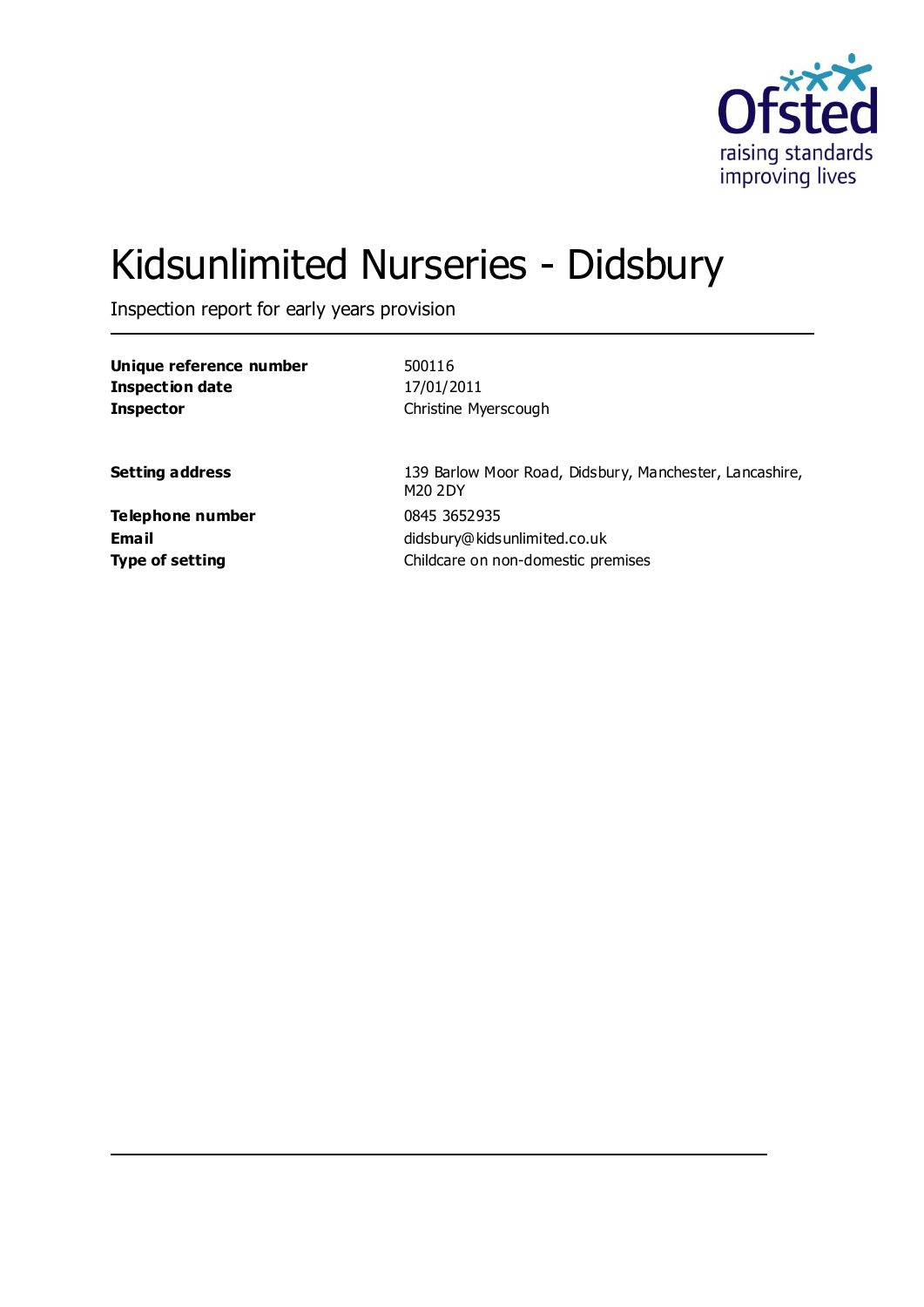The Office for Standards in Education, Children's Services and Skills (Ofsted) regulates and inspects to achieve excellence in the care of children and young people, and in education and skills for learners of all ages. It regulates and inspects childcare and children's social care, and inspects the Children and Family Court Advisory Support Service (Cafcass), schools, colleges, initial teacher training, work-based learning and skills training, adult and community learning, and education and training in prisons and other secure establishments. It assesses council children's services, and inspects services for looked after children, safeguarding and child protection.

If you would like a copy of this document in a different format, such as large print or Braille, please telephone 0300 123 1231, or email enquiries@ofsted.gov.uk.

You may copy all or parts of this document for non-commercial educational purposes, as long as you give details of the source and date of publication and do not alter the information in any way.

T: 0300 123 1231 Textphone: 0161 618 8524 E: enquiries@ofsted.gov.uk W: [www.ofsted.gov.uk](http://www.ofsted.gov.uk/)

© Crown copyright 2011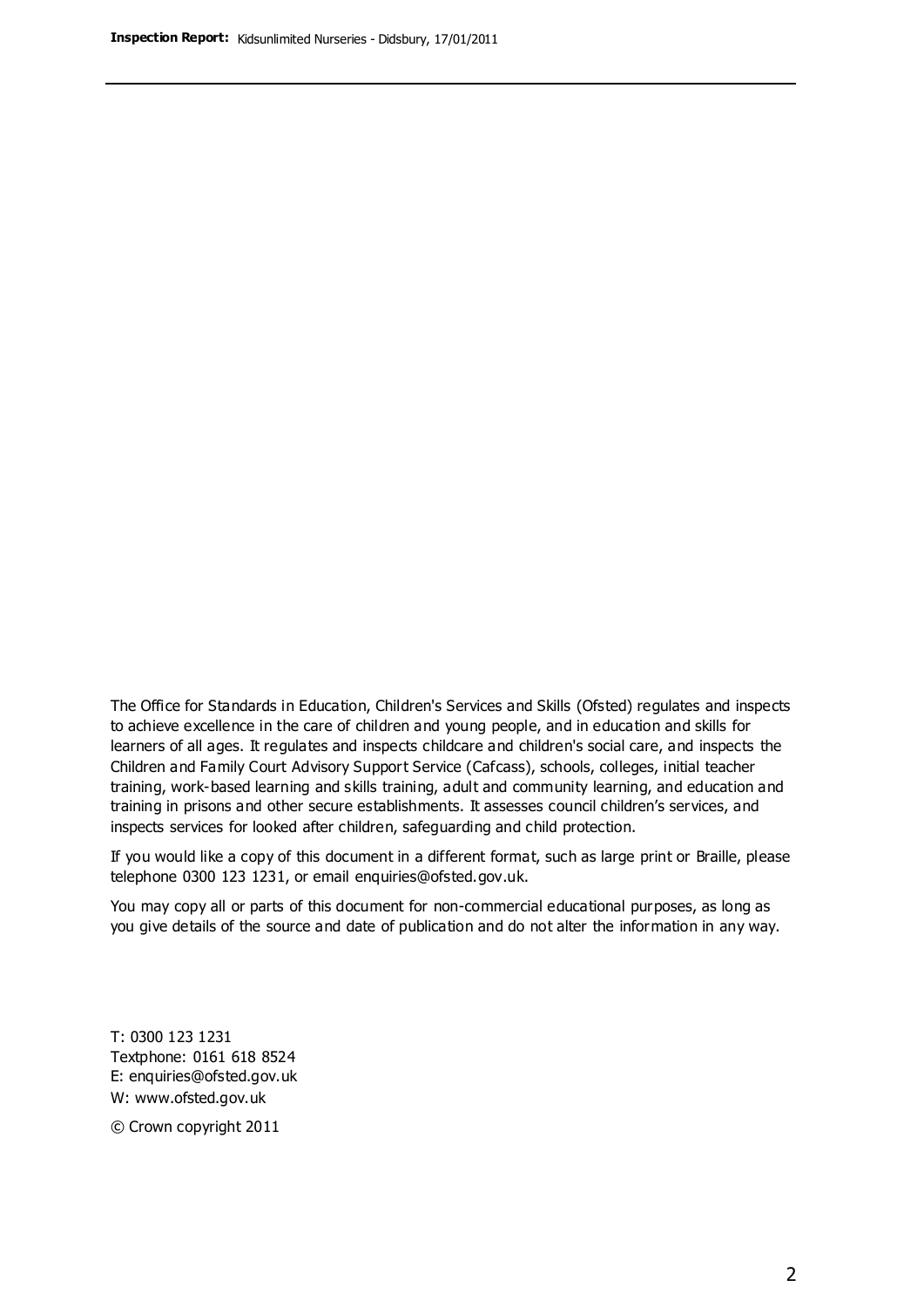## **Introduction**

This inspection was carried out by Ofsted under Sections 49 and 50 of the Childcare Act 2006 on the quality and standards of the registered early years provision. 'Early years provision' refers to provision regulated by Ofsted for children from birth to 31 August following their fifth birthday (the early years age group). The registered person must ensure that this provision complies with the statutory framework for children's learning, development and welfare, known as the *Early* Years Foundation Stage.

The provider must provide a copy of this report to all parents with children at the setting where reasonably practicable. The provider must provide a copy of the report to any other person who asks for one, but may charge a fee for this service (The Childcare (Inspection) Regulations 2008 regulations 9 and 10).

The setting also makes provision for children older than the early years age group which is registered on the voluntary and/or compulsory part(s) of the Childcare Register. This report does not include an evaluation of that provision, but a comment about compliance with the requirements of the Childcare Register is included in Annex B.

Please see our website for more information about each childcare provider. We publish inspection reports, conditions of registration and details of complaints we receive where we or the provider take action to meet the requirements of registration.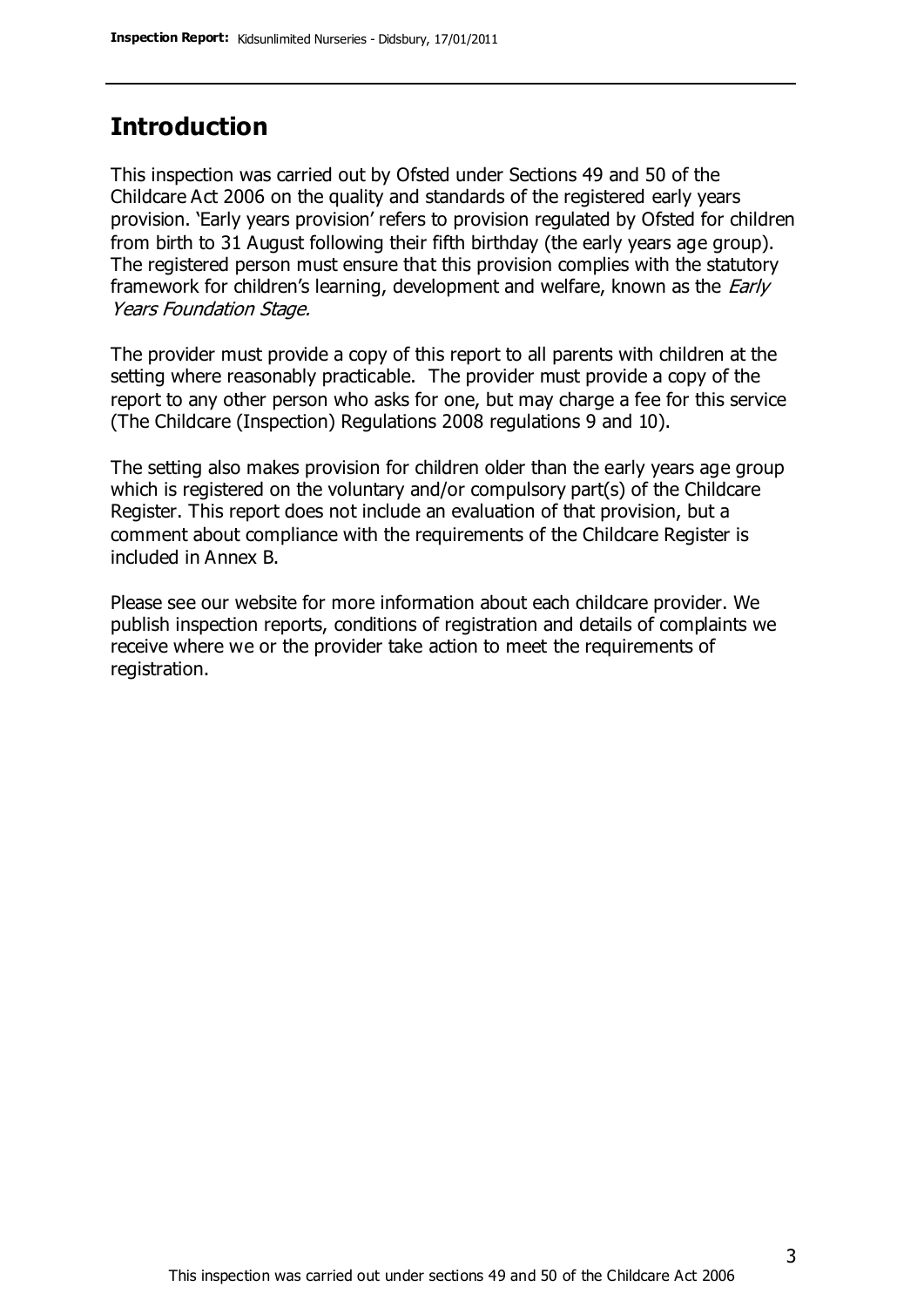## **Description of the setting**

Kidsunlimited Nursery, Didsbury opened in 2001 and is one of 56 nurseries run by Kidsunlimited Limited. It operates from three clearly defined childcare units within a two storey purpose-built building in the West Didsbury area of Manchester. There are two fully enclosed outdoor areas for outside play. The nursery is open each weekday from 7.30am to 6pm for 52 weeks of the year and closes on bank holidays.

The nursery is registered by Ofsted on the Early Years Register and the compulsory part of the Childcare Register. A maximum of 158 children may attend the nursery at any one time. There are currently 155 children aged from five months to under five-years-old on roll. The nursery supports children who speak English as an additional language.

There are 48 members of staff, 38 of whom hold appropriate early years qualifications. The nursery provides funded early education for three and fouryear-olds and has links with other providers of the Early Years Foundation Stage.

#### **The overall effectiveness of the early years provision**

Overall the quality of the provision is good.

The nursery promotes children's welfare and learning very successfully. All children are warmly welcomed and treated with equal concern; therefore, they feel valued and fully included. Excellent working partnerships with parents and good partnerships with others involved in children's care and education effectively promote their well-being and learning. The nursery successfully self-evaluates their service and is fully committed to implementing ongoing improvements. Areas for further development centre on improving play resources for children.

## **What steps need to be taken to improve provision further?**

To further improve the early years provision the registered person should:

- increase the amount and variety of books for younger children
- ensure all jigsaws and problem-solving resources are kept in good order and are suitable for purpose.

## **The effectiveness of leadership and management of the early years provision**

The nursery is very well led and managed, therefore, runs smoothly. Rigorous procedures are in place for the recruitment, vetting and induction of staff, ensuring that children are cared for by suitable people. Thorough risk assessments are undertaken of the premises and children feel at ease in a safe and secure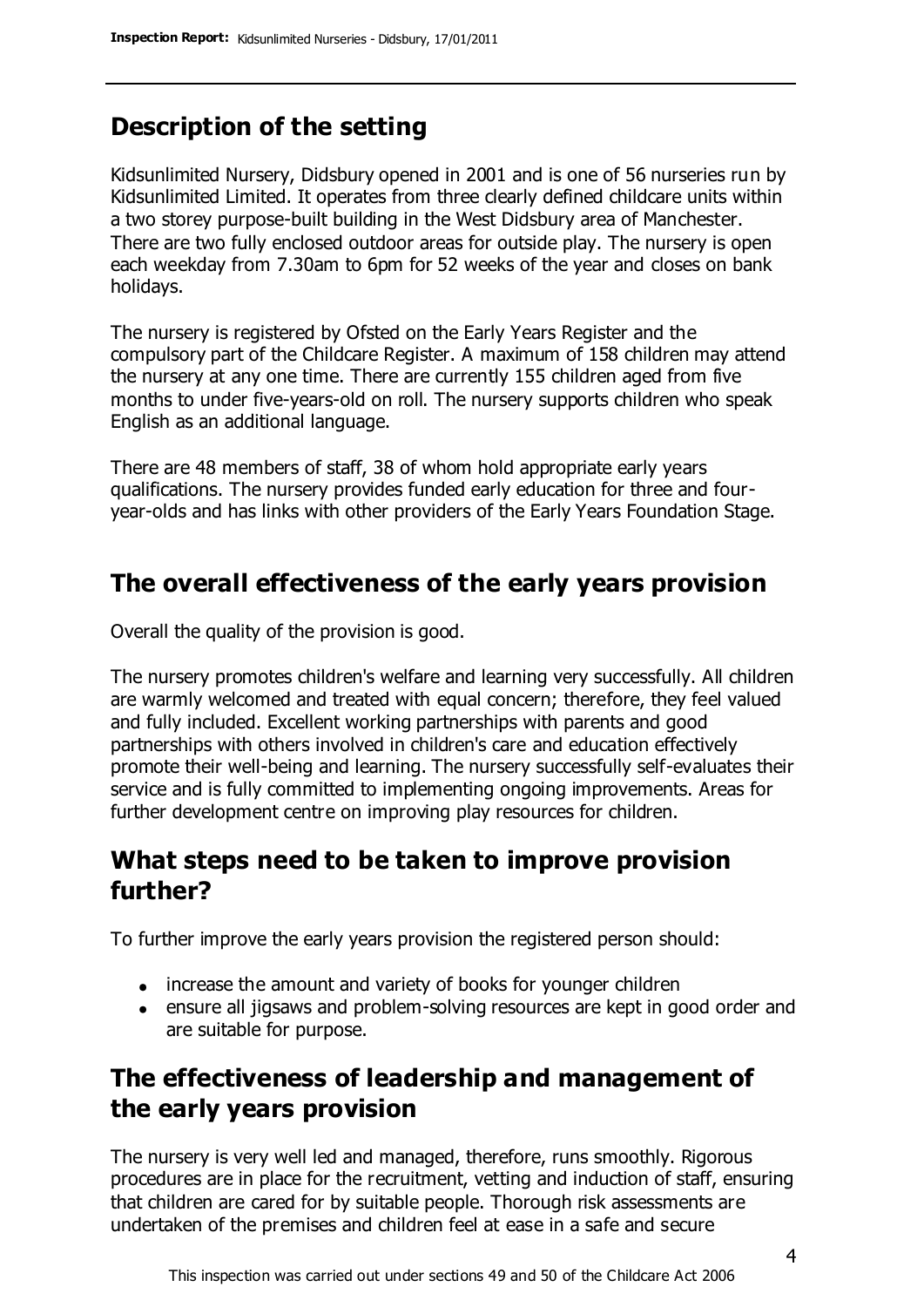environment. Good security arrangements, such as a key-coded door pad at the entrance area prevent unwanted entry into the nursery. Record keeping is very well-organised and a comprehensive range of policies and procedures underpins the safe care and management of children. Staff are clear about their roles and responsibilities and deploy themselves effectively to ensure children are well supervised. Children's safety is further supported, as staff have a secure understanding of how to follow robust safeguarding procedures, which enables them to protect children from harm. Children are cared for in well-maintained surroundings and move around the play rooms in a confident manner. In general, they enjoy a wide range of good quality resources, which stimulate their curiosity and meet their developing needs.

Management work well together to motivate staff and drive improvement. There is a strong and shared commitment towards the continual development of the nursery. Both the management team and staff are proactive in monitoring and evaluating their practices. There are also regular internal audits and reviews, which include support from a local authority advisor. Staff work well as a team and are well supported to access training to support their professional development. Systems for on-going self-evaluation are very effective and take into consideration the views of staff, parents and children. This enables the nursery to clearly identify their strengths and areas for improvement. Actions taken are well-chosen and carefully planned. As a result, outcomes for children are good. Recommendations raised at the last inspection have been successfully met. For example, all areas of the nursery are now maintained to a good level of cleanliness to promote children's good health.

A highly effective partnership with parents contributes to meeting children's needs successfully. Good information is sought prior to admission, helping staff to recognise the uniqueness of each child. Parent's wishes for the care of their children are rigorously adhered to, such as, meeting specific dietary and health requirements. Feedback from parents about the service is actively sought, using questionnaires and comments books. Their comments are very positive and management monitor responses carefully. Parents are kept very well informed about their children's welfare and learning through a range of sources. For example, through newsletters, notices and there are twice yearly parents evenings. Staff also complete, 'a day in the life' sheet which provides information about a child's day at nursery, such as, their sleeping and eating habits. Parents are actively encouraged to become involved in their children's learning. For example, staff and parents work together in supporting children with letter sounds and families bring in items to support topic work. The nursery establishes good links with other providers who are also involved in the delivery of the Early Years Foundation Stage. Effective partnerships working with local schools support children in the transition period between nursery and school. This successfully promotes continuity of care and education for children.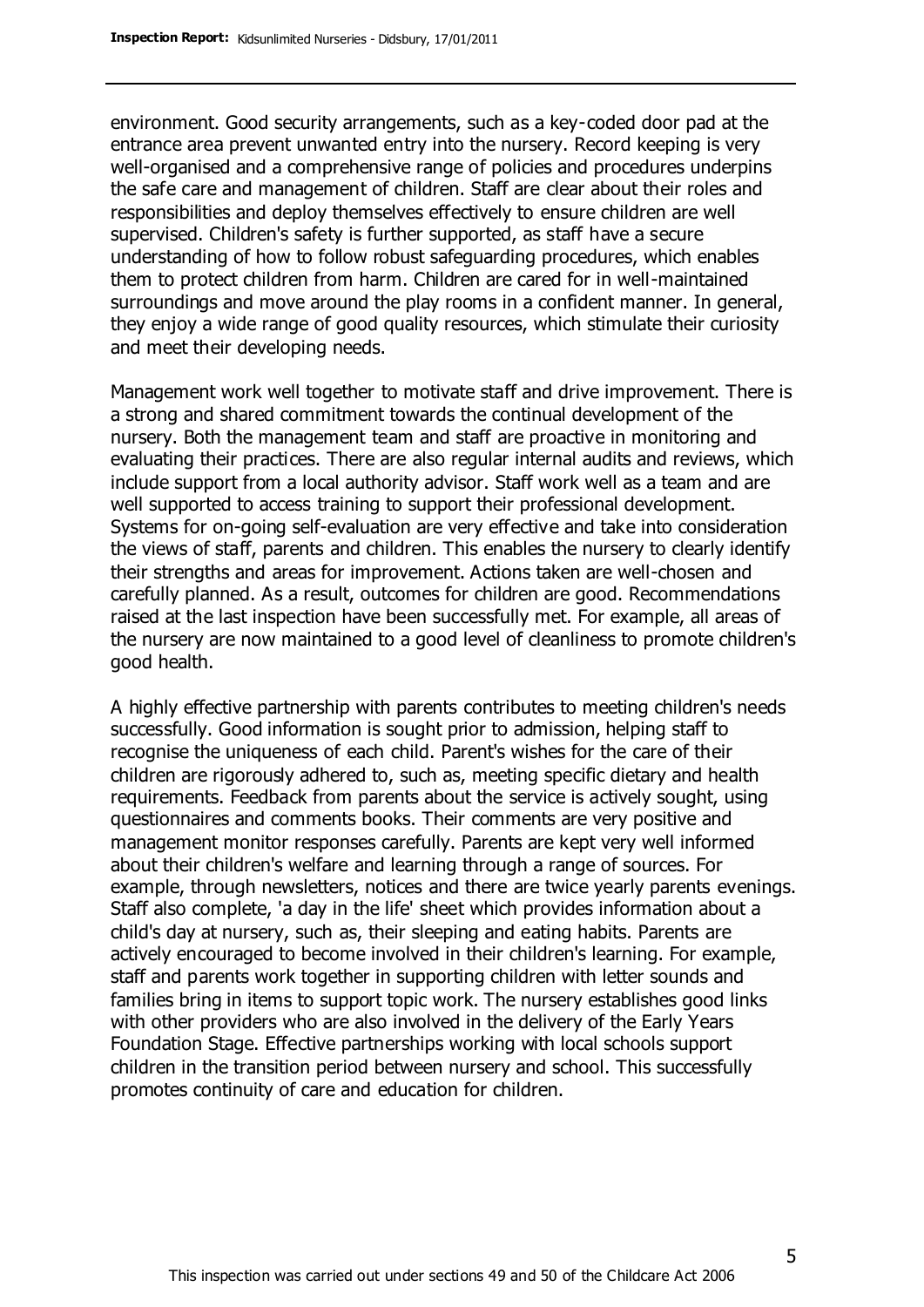## **The quality and standards of the early years provision and outcomes for children**

Children are happy and enjoy a good time at the nursery in the care of an enthusiastic staff team. A relaxed and positive atmosphere contributes to them feeling secure. As a result, they express themselves freely and take a lively interest in their play. Staff have a caring approach and establish good relationships with children. Their secure understanding of the learning and development requirements enables them to plan the day to encompass a wide range of fun learning experiences. The use of systematic observation and assessment is effectively supporting staff to identify and plan for the next steps in children's learning. This ensures children make good progress in their overall development.

Children play purposefully and confidently making decisions about what they want to do. They enjoy including others in their games and boys particularly like pretending to be superheroes with their friends. Children benefit from a wide range of experiences to promote their sensory development. Young children investigate everyday objects made of different textured materials in their treasure basket and become intrigued by exploring sawdust mixed with water. Fascination is shown as staff blow bubbles in the air and children become excited as they try to catch them. Children are well behaved. They act responsibly, as they eagerly help to set the table, brush up in the outdoor area and recycle paper. The nursery display children's art work and photographs of their family members. This enables children to develop a strong sense of belonging.

Staff introduce children to simple sign language and successfully promote children's language and understanding through good quality interactions. They value linguistic diversity by requesting that families who speak English as an additional language share some basic words in a child's home language. As a result, children's communication skills across all age groups are developing well. A variety of mark-making materials and activities are on offer to enable children to practise their pre-writing skills. Children enjoy rhyming phrases, such as, 'a bug in a mug' and recognise their name on their name card. Most children have good access to books, although, the amount and variety of books available for younger children is limited. Children enjoy counting activities and eagerly recognise numbers. A good range of resources are available to promote children's mathematical awareness. However, pieces of some jigsaws and other problemsolving equipment are missing, which limits the play value for children.

Children have good access to electronic and programmable resources to support their learning. As they play independently on the computer they develop good skills for the future and quickly become competent in using a mouse. Through taking part in activities linked to various religious festivals, children gain a good awareness of diversity and the wider world. For example, during Chinese New Year, children make lanterns and at Eid, they taste Indian food. Children develop a keen interest in nature and living things. Curiosity is shown as they plant cress seeds and watch them grow. Outdoors, they become inquisitive and collect insects on a bug hunt.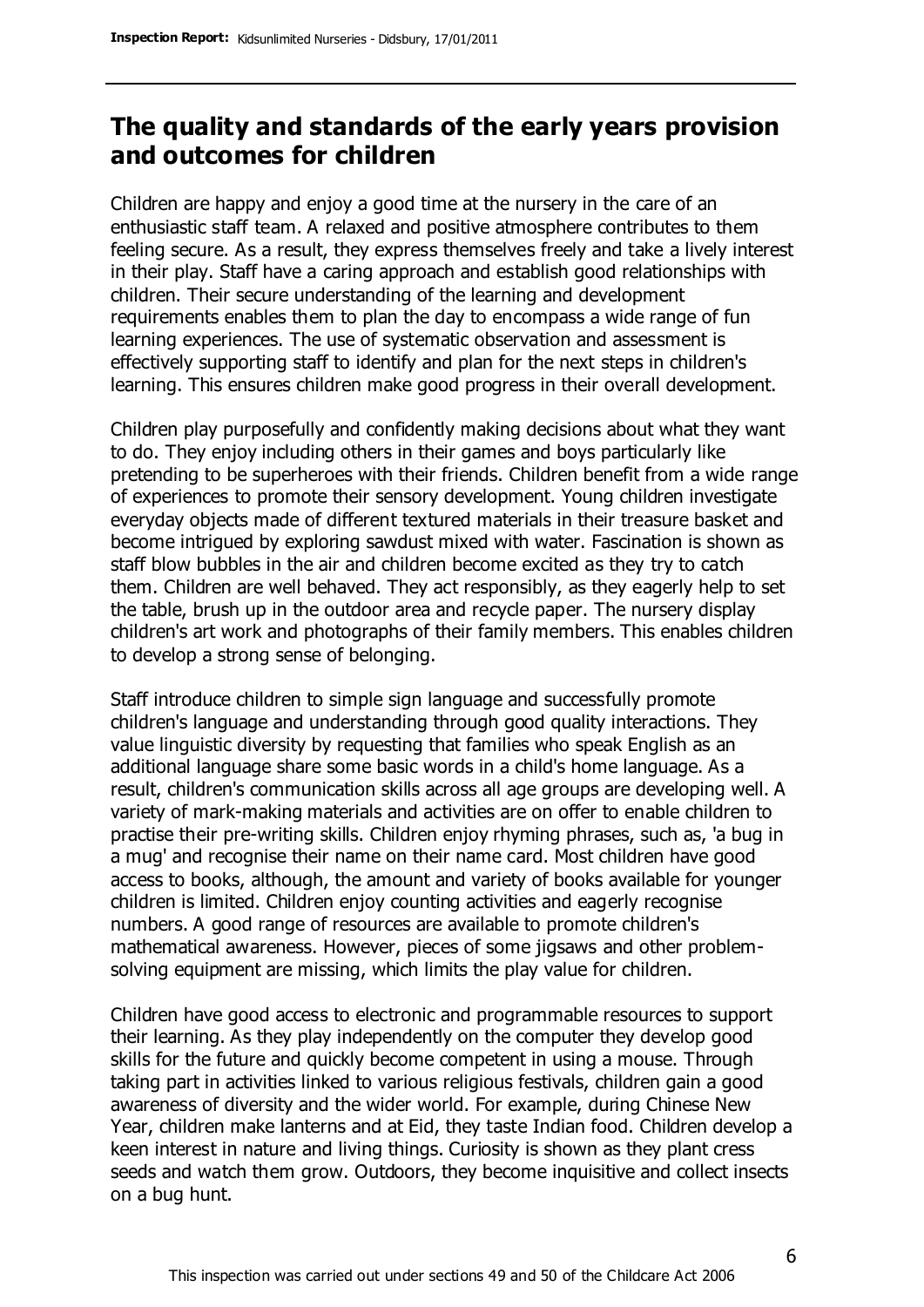Children are developing good control and coordination over their bodies. Yoga and baby massage sessions are popular with children. Children enthusiastically participate in outdoor games, such as a game of skittles. They competently ride bikes and eagerly practise star jumps. Children eagerly express their creativity as they draw detailed pictures of cars and paint freely at the easel. They concentrate well as they carefully spread glue onto tissue paper and confidently express their ideas. Children enjoy experimenting with different sounds by vigorously shaking a range of musical instruments. They gain great pleasure from engaging in imaginative play and playing with dolls in their snow cave.

Good emphasis is placed on maintaining a healthy lifestyle. The outdoor play areas are well used and provide children with plenty of fresh air and exercise. A good range of practices prevent the risk of cross infection. Staff wear disposable gloves and aprons when nappy changing and visitors are invited to use antibacterial hand gel on entering the building. Well established routines help children learn about healthy practices and they become independent in their personal hygiene. For example, children remember to throw their tissues in the bin and pre-school children have recently started to brush their teeth to promote good dental hygiene. Children are well nourished and benefit from a balanced diet to promote their growth and development. Meals are prepared and cooked at the nursery using fresh local produce. Children gain a good understanding about safety issues through stories and planned visits, for example, from the fire service. Monthly fire drills enable them to become very familiar with emergency procedures and they learn to evacuate the nursery quickly.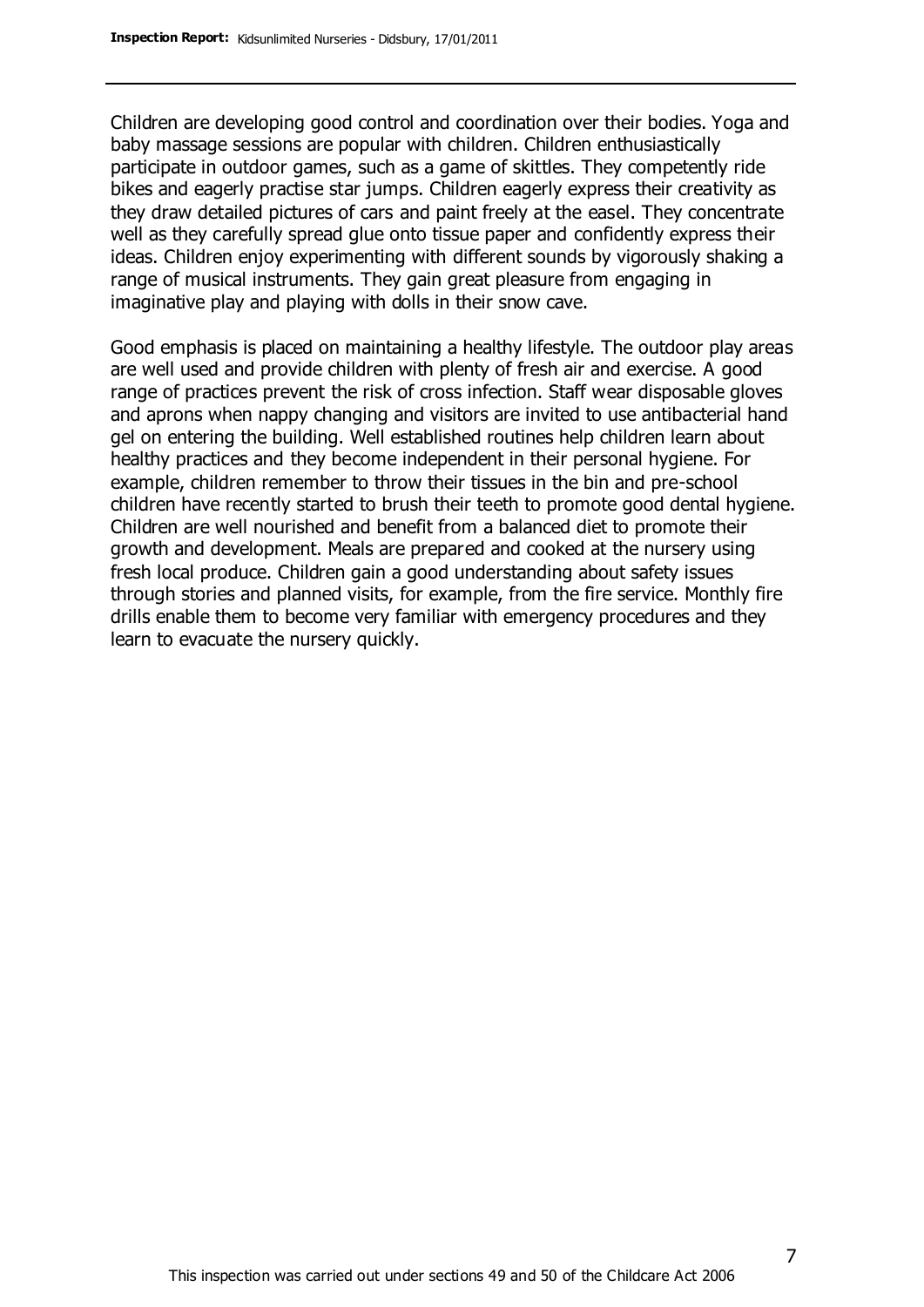## **Annex A: record of inspection judgements**

#### **The key inspection judgements and what they mean**

Grade 1 is Outstanding: this aspect of the provision is of exceptionally high quality Grade 2 is Good: this aspect of the provision is strong Grade 3 is Satisfactory: this aspect of the provision is sound Grade 4 is Inadequate: this aspect of the provision is not good enough

#### **The overall effectiveness of the early years provision**

| How well does the setting meet the needs of the<br>children in the Early Years Foundation Stage? |  |
|--------------------------------------------------------------------------------------------------|--|
| The capacity of the provision to maintain continuous                                             |  |
| improvement                                                                                      |  |

#### **The effectiveness of leadership and management of the early years provision**

| The effectiveness of leadership and management of the                                           |  |
|-------------------------------------------------------------------------------------------------|--|
| <b>Early Years Foundation Stage</b>                                                             |  |
| The effectiveness of leadership and management in embedding<br>ambition and driving improvement |  |
|                                                                                                 |  |
| The effectiveness with which the setting deploys resources                                      |  |
| The effectiveness with which the setting promotes equality and                                  |  |
| diversity                                                                                       |  |
| The effectiveness of safeguarding                                                               |  |
| The effectiveness of the setting's self-evaluation, including the                               |  |
| steps taken to promote improvement                                                              |  |
| The effectiveness of partnerships                                                               |  |
| The effectiveness of the setting's engagement with parents and                                  |  |
| carers                                                                                          |  |

#### **The quality of the provision in the Early Years Foundation Stage**

The quality of the provision in the Early Years Foundation Stage  $\vert$  2

#### **Outcomes for children in the Early Years Foundation Stage**

| <b>Outcomes for children in the Early Years Foundation</b>    |  |
|---------------------------------------------------------------|--|
| <b>Stage</b>                                                  |  |
| The extent to which children achieve and enjoy their learning |  |
| The extent to which children feel safe                        |  |
| The extent to which children adopt healthy lifestyles         |  |
| The extent to which children make a positive contribution     |  |
| The extent to which children develop skills for the future    |  |

Any complaints about the inspection or report should be made following the procedures set out in the guidance available from Ofsted's website: www.ofsted.gov.uk